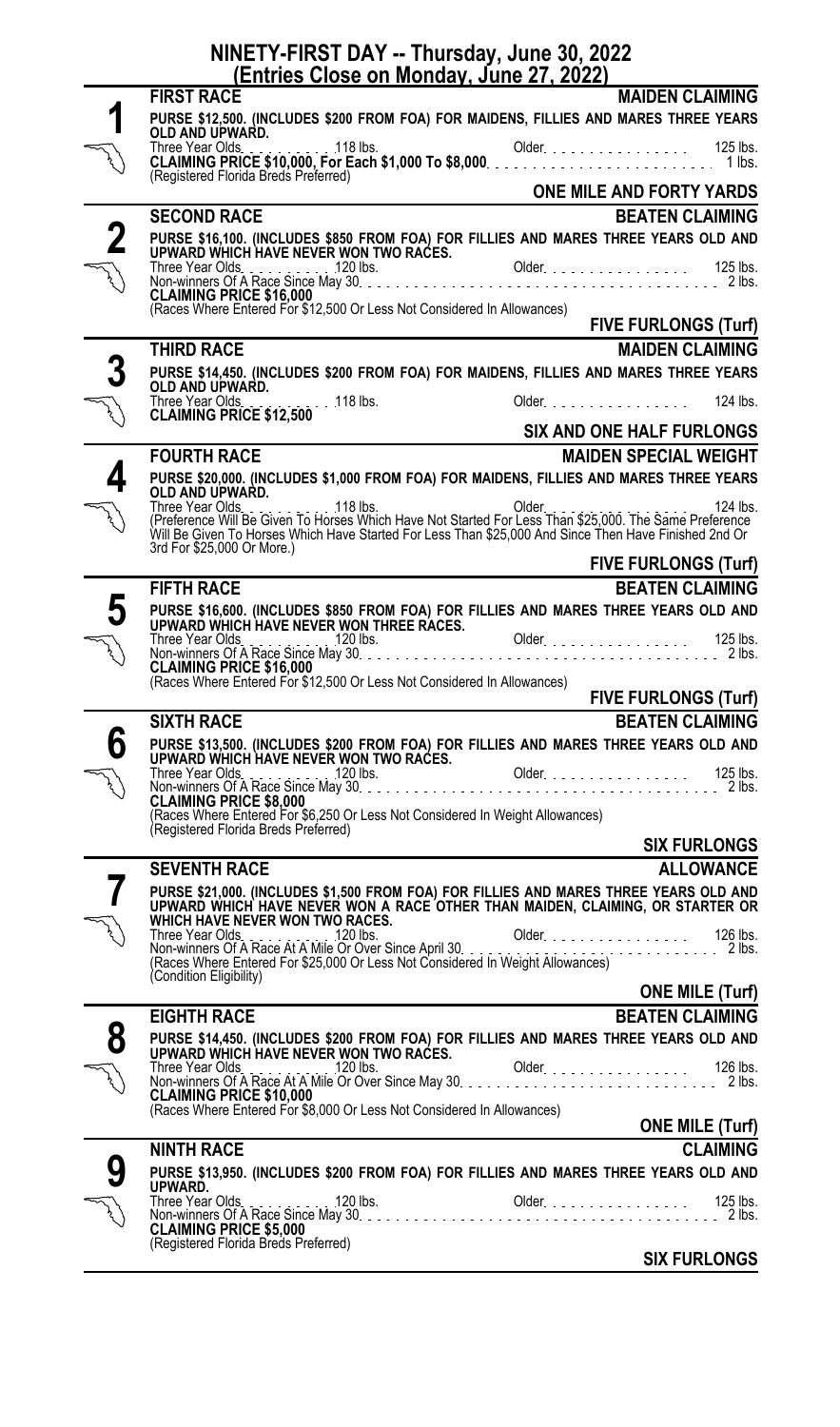|    | <b>TENTH RACE</b><br>PURSE \$20,000. (INCLUDES \$1,000 FROM FOA) FOR MAIDENS, FILLIES AND MARES THREE YEARS                                                      | <b>MAIDEN SPECIAL WEIGHT</b> |
|----|------------------------------------------------------------------------------------------------------------------------------------------------------------------|------------------------------|
|    | OLD AND UPWARD.<br>Will Be Given To Horses Which Have Started For Less Than \$25,000 And Since Then Have Finished 2nd Or<br>3rd For \$25,000 Or More.)           | 125 lbs.                     |
|    |                                                                                                                                                                  | <b>ONE MILE (Turf)</b>       |
|    | <b>ELEVENTH RACE</b>                                                                                                                                             | <b>MAIDEN CLAIMING</b>       |
| 11 | PURSE \$14,000. (INCLUDES \$500 FROM FOA) FOR MAIDENS, FILLIES AND MARES THREE YEARS<br>OLD AND UPWARD.                                                          |                              |
|    | Three Year Olds. 118 lbs. CLAIMING PRICE \$16,000                                                                                                                | Older. 125 lbs.              |
|    |                                                                                                                                                                  | <b>ONE MILE (Turf)</b>       |
|    | <b>TWELFTH RACE</b>                                                                                                                                              | <b>MAIDEN CLAIMING</b>       |
| 12 | PURSE \$14,000. (INCLUDES \$500 FROM FOA) FOR MAIDENS, FILLIES AND MARES THREE YEARS<br>OLD AND UPWARD.                                                          |                              |
|    | Three Year Olds. 118 lbs. CLAIMING PRICE \$16,000                                                                                                                | Older 124 lbs.               |
|    |                                                                                                                                                                  | <b>FIVE FURLONGS (Turf)</b>  |
|    | <b>THIRTEENTH RACE</b>                                                                                                                                           | <b>MAIDEN CLAIMING</b>       |
| 13 | PURSE \$12,500. (INCLUDES \$200 FROM FOA) FOR MAIDENS, THREE YEARS OLD AND UPWARD.<br>PURSE \$12,500. (INCLUDES \$290 FROM L SOLUTION CONDECTIVE SERVICE STATES) |                              |
|    |                                                                                                                                                                  |                              |

**2**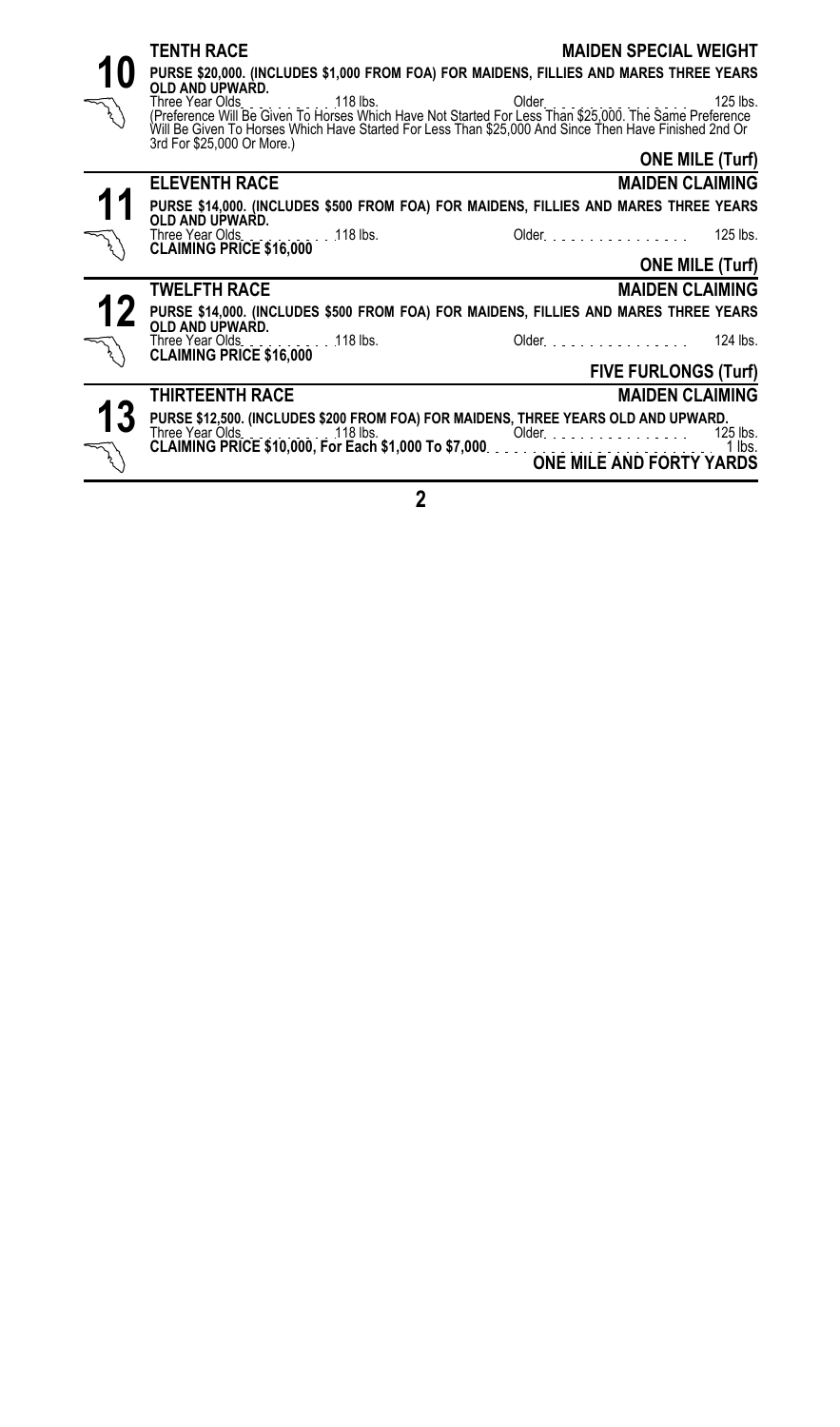| NINETY-FIRST DAY -- Thursday, June 30, 2022<br>(Entries Close on Monday, June 27, 2022) |                                                                                                                                            |                                                                                                                                                                                                                                                     |  |  |
|-----------------------------------------------------------------------------------------|--------------------------------------------------------------------------------------------------------------------------------------------|-----------------------------------------------------------------------------------------------------------------------------------------------------------------------------------------------------------------------------------------------------|--|--|
|                                                                                         | <b>FOURTEENTH RACE</b>                                                                                                                     | <b>BEATEN CLAIMING</b><br>PURSE \$16,100. (INCLUDES \$850 FROM FOA) FOR THREE YEAR OLDS AND UPWARD WHICH HAVE                                                                                                                                       |  |  |
|                                                                                         | NEVER WON TWO RACES.<br>(Races Where Entered For \$12,500 Or Less Not Considered In Allowances)                                            |                                                                                                                                                                                                                                                     |  |  |
|                                                                                         |                                                                                                                                            | <b>FIVE FURLONGS (Turf)</b>                                                                                                                                                                                                                         |  |  |
|                                                                                         | <b>FIFTEENTH RACE</b><br>PURSE \$14,450. (INCLUDES \$200 FROM FOA) FOR MAIDENS, THREE YEARS OLD AND UPWARD.                                | <b>MAIDEN CLAIMING</b><br>Older. 124 lbs.                                                                                                                                                                                                           |  |  |
|                                                                                         | Three Year Olds. \<br>CLAIMING PRICE \$12,500 \, 118 lbs.                                                                                  | <b>SIX FURLONGS</b>                                                                                                                                                                                                                                 |  |  |
|                                                                                         | <b>SIXTEENTH RACE</b>                                                                                                                      | <b>BEATEN CLAIMING</b>                                                                                                                                                                                                                              |  |  |
|                                                                                         |                                                                                                                                            |                                                                                                                                                                                                                                                     |  |  |
|                                                                                         |                                                                                                                                            | The Figure 125 Ibs.<br>Non-winners Of A Race Since May 30.<br>CLAINING PRICE \$16,000<br>CRACE TO THE RESIDENCE OF A RACE OF A RACE OF A RACE CONDITIONARY CONTROL CONTROL OF CHANGE OF A RACE OF CHANGE<br>CRACE Whom E SACE OF A RACE OF          |  |  |
|                                                                                         | (Races Where Entered For \$12,500 Or Less Not Considered In Allowances)                                                                    | <b>FIVE FURLONGS (Turf)</b>                                                                                                                                                                                                                         |  |  |
|                                                                                         | <b>SEVENTEENTH RACE</b>                                                                                                                    | <b>BEATEN CLAIMING</b>                                                                                                                                                                                                                              |  |  |
|                                                                                         | NEVER WON TWO RACES.                                                                                                                       | PURSE \$14,450. (INCLUDES \$200 FROM FOA) FOR THREE YEAR OLDS AND UPWARD WHICH HAVE                                                                                                                                                                 |  |  |
|                                                                                         |                                                                                                                                            |                                                                                                                                                                                                                                                     |  |  |
|                                                                                         | (Races Where Entered For \$8,000 Or Less Not Considered In Allowances)                                                                     | <b>ONE MILE (Turf)</b>                                                                                                                                                                                                                              |  |  |
|                                                                                         | <b>EIGHTEENTH RACE</b>                                                                                                                     | MAIDEN SPECIAL WEIGHT                                                                                                                                                                                                                               |  |  |
|                                                                                         |                                                                                                                                            | 124 lbs.                                                                                                                                                                                                                                            |  |  |
|                                                                                         | 3rd For \$25,000 Or More.)                                                                                                                 | Will Be Given To Horses Which Have Started For Less Than \$25,000 And Since Then Have Finished 2nd Or<br><b>FIVE FURLONGS (Turf)</b>                                                                                                                |  |  |
|                                                                                         | <b>NINETEENTH RACE</b>                                                                                                                     | <b>MAIDEN SPECIAL WEIGHT</b>                                                                                                                                                                                                                        |  |  |
|                                                                                         |                                                                                                                                            | PURSE \$20,000. (INCLUDES \$1,000 FROM FOA) FOR MAIDENS, THREE YEARS OLD AND UPWARD.<br>Three Year Olds Civen To Horses Which Have Not Started For Less Than \$25,000. The Same Preference<br>Will Be Given To Horses Which Have Not St<br>125 lbs. |  |  |
|                                                                                         | 3rd For \$25,000 Or More.)                                                                                                                 | <b>ONE MILE (Turf)</b>                                                                                                                                                                                                                              |  |  |
|                                                                                         | TWENTIETH RACE                                                                                                                             | <b>BEATEN CLAIMING</b>                                                                                                                                                                                                                              |  |  |
|                                                                                         |                                                                                                                                            | PURSE \$13,500. (INCLUDES \$200 FROM FOA) FOR THREE YEAR OLDS AND UPWARD WHICH HAVE<br>NEVER WON TWO RACES.<br>Three Vero Night (1985) the control of the control of the film                                                                       |  |  |
|                                                                                         | <b>CLAIMING PRICE \$8,000</b>                                                                                                              | Three Year Olds.<br>Three Year Olds. (2016). (2016). (2016). (2016). (2016). (2016). (2016). (2016). (2016). (2016). (2016). (20<br>2016). (2016). (2016). (2016). (2016). (2016). (2016). (2016). (2016). (2016). (2016). (2016).                  |  |  |
|                                                                                         | (Races Where Entered For \$6,250 Or Less Not Considered In Weight Allowances)                                                              | <sup>es)</sup> SIX FURLONGS                                                                                                                                                                                                                         |  |  |
|                                                                                         | TWENTY FIRST RACE                                                                                                                          | <b>CLAIMING</b>                                                                                                                                                                                                                                     |  |  |
|                                                                                         |                                                                                                                                            |                                                                                                                                                                                                                                                     |  |  |
|                                                                                         | <b>CLAIMING PRICE \$5,000</b>                                                                                                              | <b>SIX FURLONGS</b>                                                                                                                                                                                                                                 |  |  |
|                                                                                         | <b>TWENTY SECOND RACE</b>                                                                                                                  | <b>MAIDEN CLAIMING</b>                                                                                                                                                                                                                              |  |  |
|                                                                                         | PURSE \$14,000. (INCLUDES \$500 FROM FOA) FOR MAIDENS, THREE YEARS OLD AND UPWARD.<br>Three Year Olds. 118 lbs.<br>CLAIMING PRICE \$16,000 | Older. 125 lbs.                                                                                                                                                                                                                                     |  |  |
|                                                                                         |                                                                                                                                            | <b>ONE MILE (Turf)</b>                                                                                                                                                                                                                              |  |  |
|                                                                                         | <b>TWENTY THIRD RACE</b>                                                                                                                   | <b>MAIDEN CLAIMING</b>                                                                                                                                                                                                                              |  |  |
|                                                                                         | PURSE \$14,000. (INCLUDES \$500 FROM FOA) FOR MAIDENS, THREE YEARS OLD AND UPWARD.<br>Three Year Olds.<br>CLAIMING PRICE \$16,000 118 lbs. | Older.<br>124 lbs.                                                                                                                                                                                                                                  |  |  |
|                                                                                         |                                                                                                                                            | <b>FIVE FURLONGS (Turf)</b>                                                                                                                                                                                                                         |  |  |